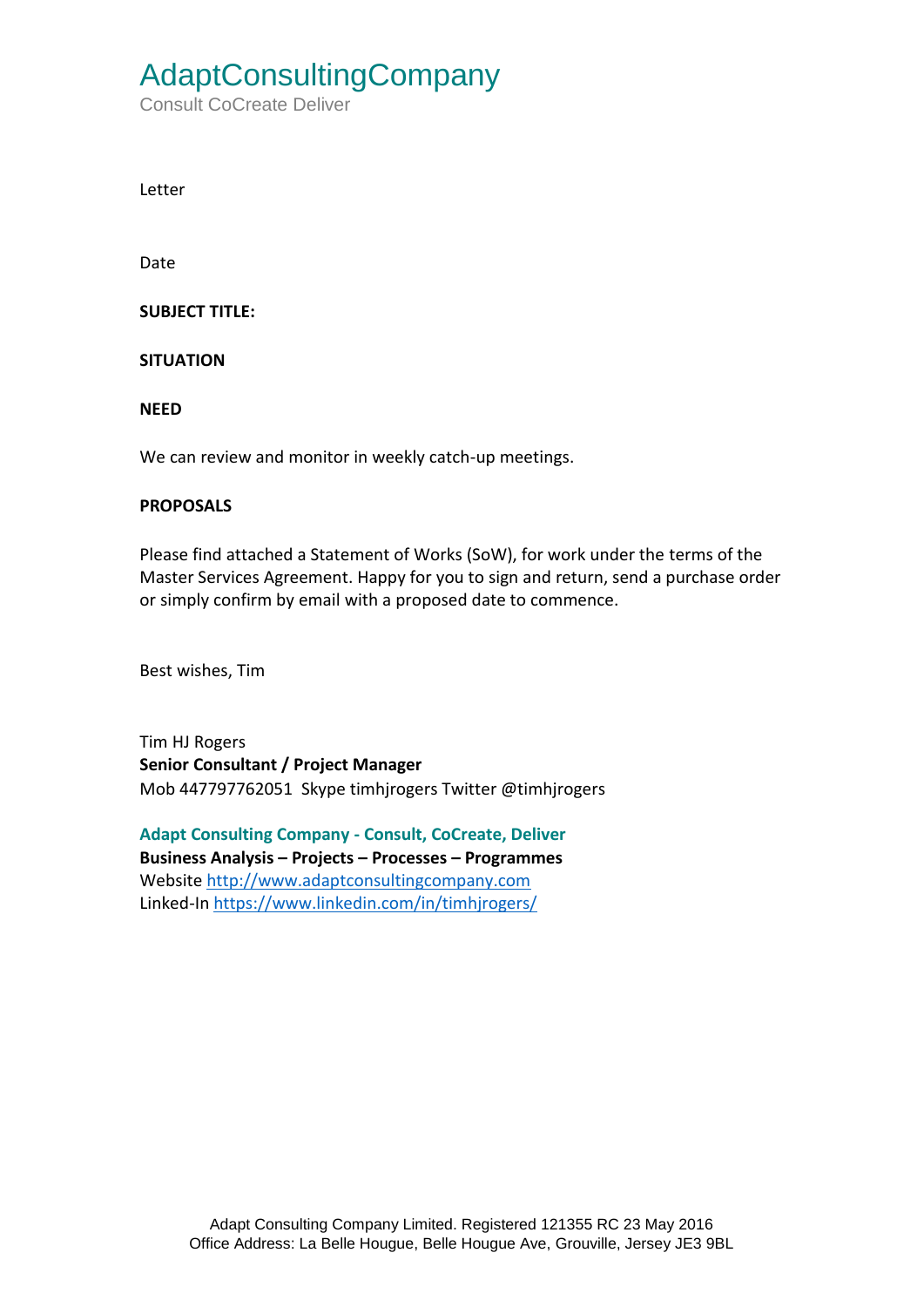#### **STATEMENT OF WORK**

Adapt will supply the Services described below in accordance with the terms and conditions set out in the Master Services Agreement (the Agreement). Terms defined in the Agreement shall have the same meaning in this form.

| <b>Client</b>                                 |                                                                                                                                                                                                                                                                                                                                                                     |
|-----------------------------------------------|---------------------------------------------------------------------------------------------------------------------------------------------------------------------------------------------------------------------------------------------------------------------------------------------------------------------------------------------------------------------|
| Date                                          |                                                                                                                                                                                                                                                                                                                                                                     |
| <b>Client Ref PO</b>                          |                                                                                                                                                                                                                                                                                                                                                                     |
| <b>Title</b>                                  | Project Management / Consultancy Support                                                                                                                                                                                                                                                                                                                            |
| <b>Statement of Work</b>                      | To the provision Project Management / Consultancy as agreed in<br>email and subsequent meetings or agreements.                                                                                                                                                                                                                                                      |
| <b>Work Timetable</b>                         | From xxxxxxxxxxxx<br>Until xxxxxxxxxxx<br>Notice 4 weeks' notice in writing by either party                                                                                                                                                                                                                                                                         |
|                                               | We have agreed weekly meeting Friday mornings to the purposes<br>of co-ordination and updates, plus any add, amend or delete for<br>the above tasks.                                                                                                                                                                                                                |
| <b>Client Manager(s)</b>                      |                                                                                                                                                                                                                                                                                                                                                                     |
| <b>Consultant</b>                             | <b>Tim Rogers</b>                                                                                                                                                                                                                                                                                                                                                   |
| <b>Budget Holder and/or</b><br>Sponsor        |                                                                                                                                                                                                                                                                                                                                                                     |
| <b>Fees</b>                                   | £750/day or £100/hour as required                                                                                                                                                                                                                                                                                                                                   |
|                                               | Timesheets and invoices (plus expenses and receipts) will be<br>provided monthly in arrears with payment due within 14 days.                                                                                                                                                                                                                                        |
| <b>Additional contractual</b><br>requirements | To be provided by Client<br>Access to WiFi, Desk, Telephone, PC etc<br>Access to meeting rooms<br>Access to parking<br>Indemnity against professional loss, damage, costs and<br>expenses which Consultant may incur as a consequence of any<br>act, omission, negligence or default in performance of the<br>Services agreed with the Budget Holder and/or Sponsor |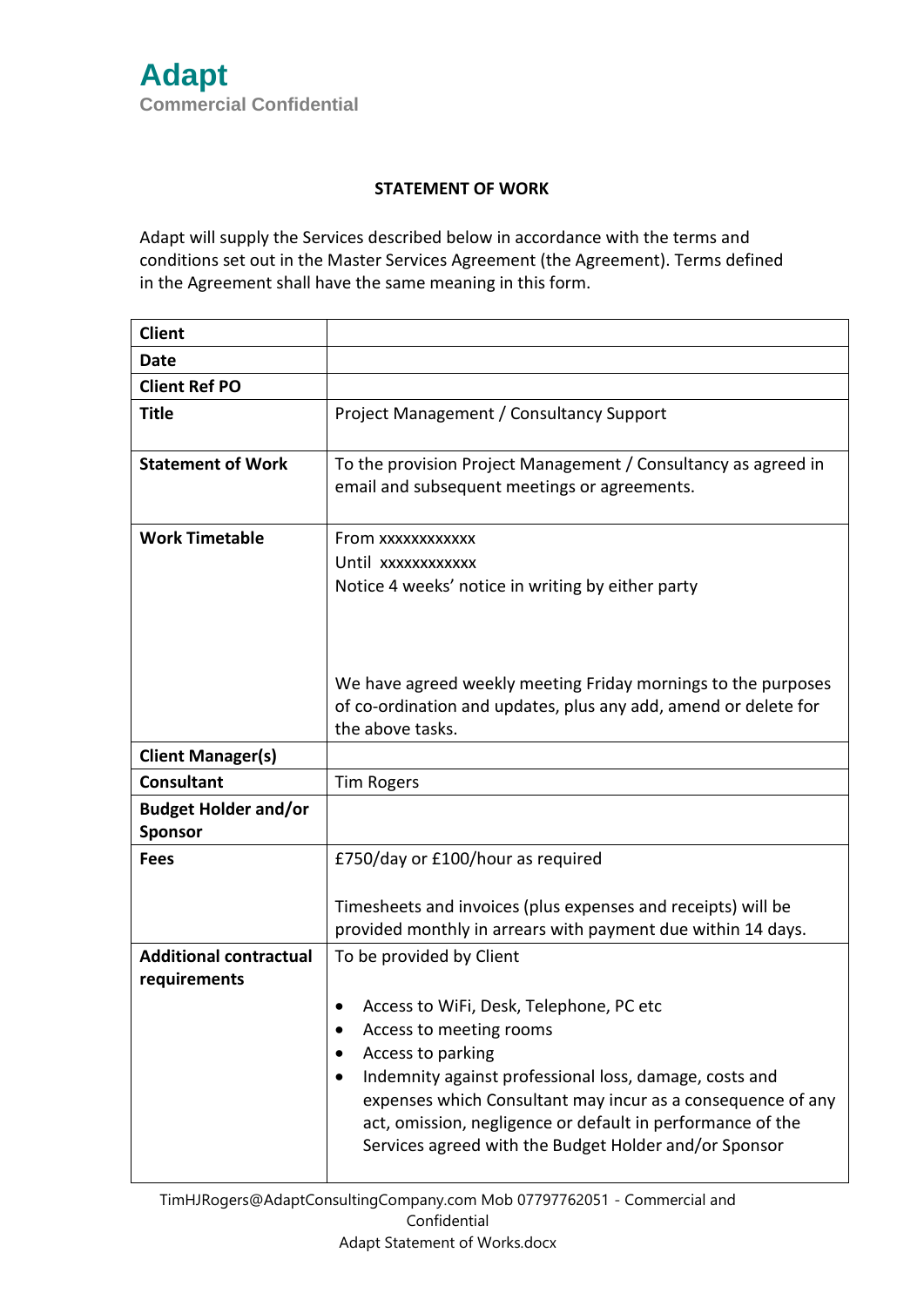

.

**Commercial Confidential**

| <b>Required of Consultant</b>                                                                                                                       |
|-----------------------------------------------------------------------------------------------------------------------------------------------------|
| to sign Non-Disclosure Agreement or Confidentiality<br>Agreement, as determined by the Client Manager                                               |
| to complete any relevant induction process, as determined by<br>$\bullet$<br>the Client Manager                                                     |
| to comply with policies (including H&S, Security etc.) It is the<br>Client Manager responsibility to make Contractor aware of<br>relevant policies. |

| (Print Name)                    | (Print Name)                    |
|---------------------------------|---------------------------------|
| for and on behalf of the Client | Tim Rogers                      |
| <b>Authorised Signatory</b>     | <b>Adapt Consulting Company</b> |

To access our disclaimer and T&Cs please visit <http://www.adaptconsultingcompany.com/terms/>

We always welcome feedback. Good feedback helps us promote our product, constructive criticism helps us improve our product. Unless explicitly requested otherwise, by becoming a customer you consent to us mentioning you as a customer on the website and in promotional material.

### **Data Protection**

During the period of the engagement the Client will be the "controller" and the Consultant will be the "processor" for any data that falls into the scope of the project. As such it will fall to the Client to define their requirements, in the absence of which the Consultant will act with appropriate due diligence with regard to commercial confidentiality and data-protection.

In the absence of a Processor Agreement the following should apply

| <b>PROCESSOR</b>      | <b>Adapt Consulting Company</b>                                                                                                                                                                                                                                                                                                                                                                       |
|-----------------------|-------------------------------------------------------------------------------------------------------------------------------------------------------------------------------------------------------------------------------------------------------------------------------------------------------------------------------------------------------------------------------------------------------|
| <b>PROCESSOR</b>      | Tim Rogers (Director)                                                                                                                                                                                                                                                                                                                                                                                 |
| <b>CONTACT</b>        |                                                                                                                                                                                                                                                                                                                                                                                                       |
|                       |                                                                                                                                                                                                                                                                                                                                                                                                       |
| <b>CONTRACT SCOPE</b> | During the period of the engagement the Client will be the "controller" and the Consultant<br>will be the "processor" for any data that falls into the scope of the project. As such it will fall<br>to the Client to define their requirements, in the absence of which the Consultant will act<br>with appropriate due diligence with regard to commercial confidentiality and data-<br>protection. |
| <b>The Service</b>    | Consultancy / Project Services, as agreed in Statement of Works and/or Purchase Order<br>and/or Correspondence.                                                                                                                                                                                                                                                                                       |
| <b>The Data</b>       | Data as necessary for the execution of the contract for services (for example contact names<br>of project participants)                                                                                                                                                                                                                                                                               |

TimHJRogers@AdaptConsultingCompany.com Mob 07797762051 - Commercial and Confidential Adapt Statement of Works.docx